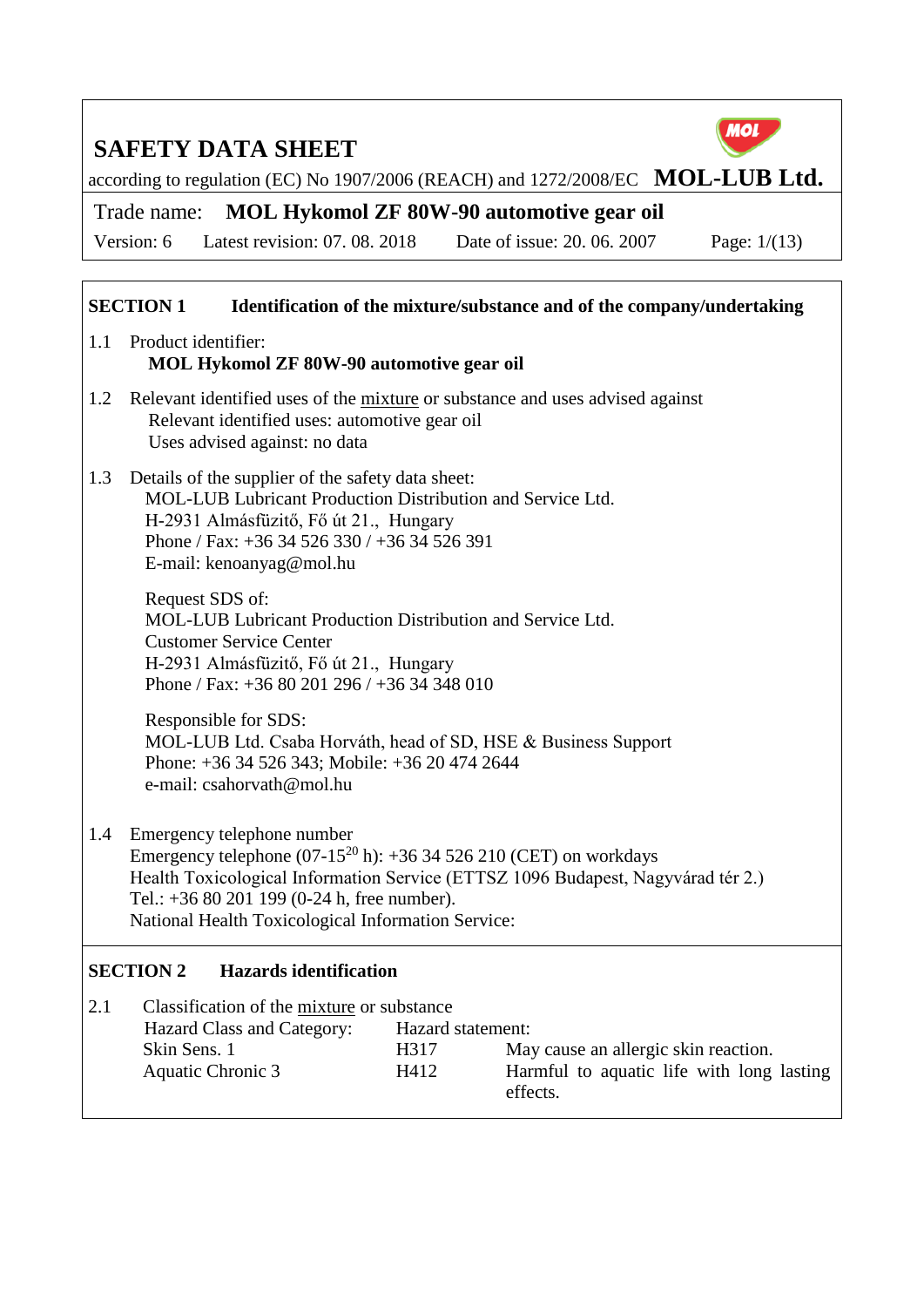

according to regulation (EC) No 1907/2006 (REACH) and 1272/2008/EC **MOL-LUB Ltd.** 

Trade name: **MOL Hykomol ZF 80W-90 automotive gear oil**

Version: 6 Latest revision: 07. 08. 2018 Date of issue: 20. 06. 2007 Page: 2/(13)

| 2.2 | Label elements                                                 |                                                                                                                                                             |  |  |  |
|-----|----------------------------------------------------------------|-------------------------------------------------------------------------------------------------------------------------------------------------------------|--|--|--|
|     | Product identification:                                        | Trade name: MOL Hykomol ZF 80W-90 automotive gear oil                                                                                                       |  |  |  |
|     | Hazardous components:                                          | Long chain alkylamine                                                                                                                                       |  |  |  |
|     | GHS Pictogram:                                                 |                                                                                                                                                             |  |  |  |
|     | Signal word:                                                   | Warning                                                                                                                                                     |  |  |  |
|     | Hazard statement:<br>H317<br>H412                              | May cause an allergic skin reaction.<br>Harmful to aquatic life with long lasting effects.                                                                  |  |  |  |
|     | Supplemental hazard information: -                             |                                                                                                                                                             |  |  |  |
|     | <b>P101</b><br><b>P102</b>                                     | Precautionary statements - General:<br>If medical advice is needed, have product container or label at hand.<br>Keep out of reach of children.              |  |  |  |
|     | P273<br><b>P280</b>                                            | Precautionary statements – Prevention:<br>Avoid release to the environment.<br>Wear protective gloves.                                                      |  |  |  |
|     | $P302 + P352$<br>$P333 + P313$                                 | Precautionary statements – Response:<br>IF ON SKIN: Wash with plenty of soap and water.<br>If skin irritation or rash occurs: Get medical advice/attention. |  |  |  |
|     |                                                                | Precautionary statements - Storage: -                                                                                                                       |  |  |  |
|     | <b>P501</b>                                                    | Precautionary statements - Disposal:<br>Dispose of contents/container in accordance with national regulation.                                               |  |  |  |
|     | Other liabilities for labelling:<br>Tactile warning of danger: | Not required.<br>Transport classification: see section 14.                                                                                                  |  |  |  |
| 2.3 | Other hazards<br>regulation (EC) 1907/2006.                    | The product does not contain any PBT or vPvB substance according to annex XIII of                                                                           |  |  |  |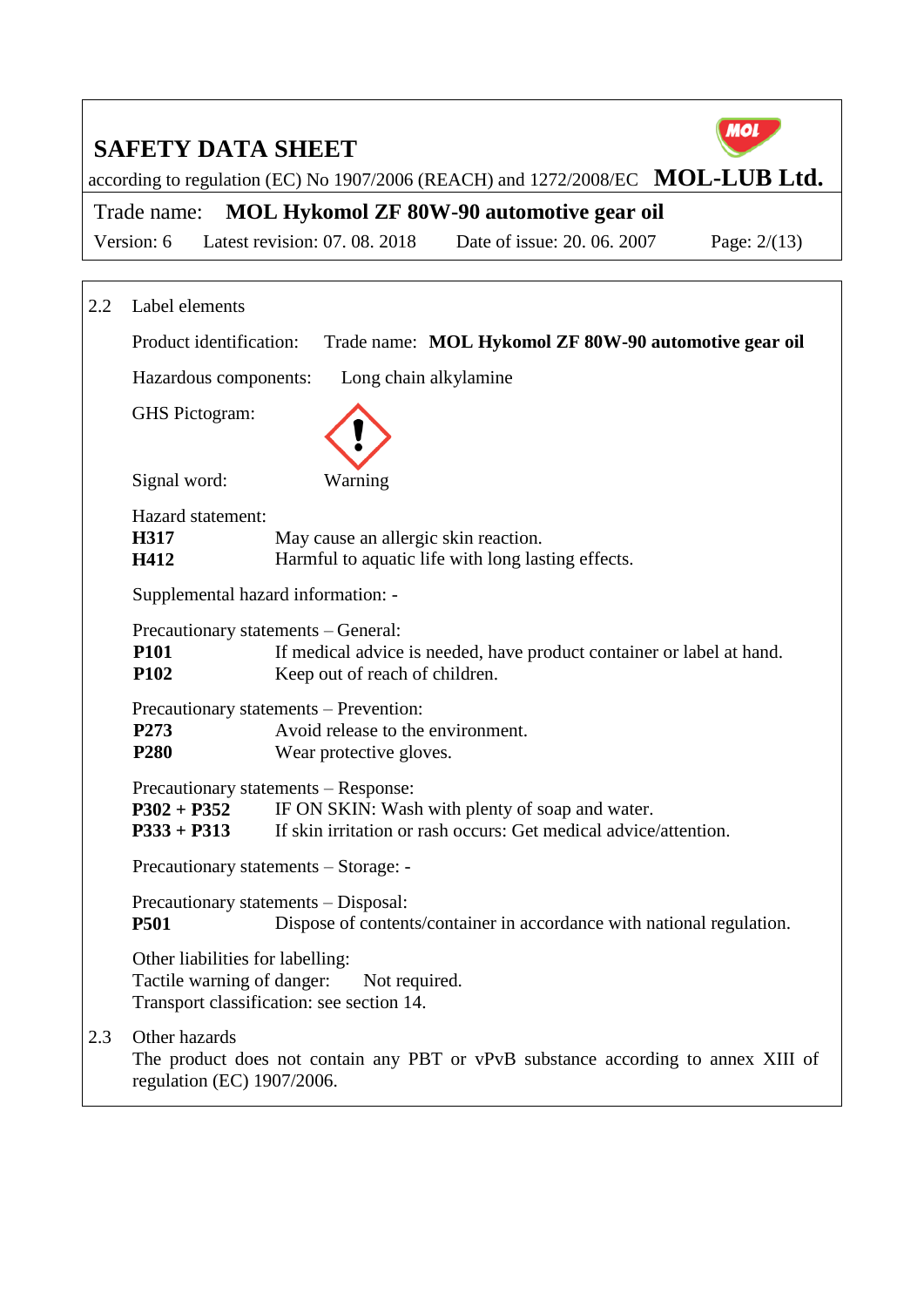MOL

according to regulation (EC) No 1907/2006 (REACH) and 1272/2008/EC **MOL-LUB Ltd.** 

Trade name: **MOL Hykomol ZF 80W-90 automotive gear oil**

Version: 6 Latest revision: 07. 08. 2018 Date of issue: 20. 06. 2007 Page: 3/(13)

#### **SECTION 3 Composition/information on ingredients**

#### 3.2 Mixtures

Chemical description: Mixture of refined mineral base oils containing additives.

Component(s) / Hazardous component(s):

| Name                       | EU              | CAS         | Hazard classes and   | Hazard           | Conc.      |
|----------------------------|-----------------|-------------|----------------------|------------------|------------|
|                            | number          | number      | cat.                 | statements       | $\%$ (m/m) |
| Lubricating oils           | 309-877-7       | 101316-72-7 |                      |                  | max. 60    |
| (petroleum), $C24 - C50*$  |                 |             | (Note L)             |                  |            |
| <b>REACH Registr.Nr.:</b>  |                 |             |                      |                  |            |
| 01-2119489969-06           |                 |             |                      |                  |            |
| Lubricating oils           | 309-874-0       | 101316-69-2 |                      |                  | max. 50    |
| (petroleum), $C>25*$       |                 |             | (Note L)             |                  |            |
| <b>REACH Registr.Nr.:</b>  |                 |             |                      |                  |            |
| 01-2119486948-13           |                 |             |                      |                  |            |
| Base oil – unspecified,    | $265 - 157 - 1$ | 64742-54-7  |                      |                  | max. 20    |
| hydrotreated heavy         |                 |             | (Note L)             |                  |            |
| paraffinic, C20-C50*       |                 |             |                      |                  |            |
| <b>REACH Registr. Nr.:</b> |                 |             |                      |                  |            |
| 01-2119484627-25           |                 |             |                      |                  |            |
| Long chain alkylamine      | 273-279-1       | 68955-53-3  | Acute Tox. 4         | H302             | < 0.2      |
| <b>REACH Registr. Nr.:</b> |                 |             | Acute Tox. 3         | H311             |            |
| 01-2119456798-18           |                 |             | Skin Corr. 1B        | H314             |            |
|                            |                 |             | Skin Sens, 1A        | H317             |            |
|                            |                 |             | Eye Dam. 1           | H318             |            |
|                            |                 |             | Acute Tox. 2         | H330             |            |
|                            |                 |             | STOT SE <sub>3</sub> | H335             |            |
|                            |                 |             | Aquatic Acute 1      | $H400 (M=1)$     |            |
|                            |                 |             | Aquatic Chronic 1    | $H410(M=1)$      |            |
| Long chain alkenyl-        | 204-015-5       | 112-90-3    | Acute Tox. 4         | H <sub>302</sub> | < 0.2      |
| amine                      |                 |             | Asp. Tox. 1          | H304             |            |
|                            |                 |             | Skin Corr. 1A        | H314             |            |
|                            |                 |             | Eye Dam. 1           | H318             |            |
|                            |                 |             | STOT SE <sub>3</sub> | H335             |            |
|                            |                 |             | <b>STOT RE2</b>      | H373             |            |
|                            |                 |             | Aquatic Acute 1      | $H400 (M=10)$    |            |
|                            |                 |             | Aquatic Chronic 1    | $H410 (M=10)$    |            |

\*: with exposure limit

The full text of each relevant H- phrase and Hazard classes and cat. see in Section 16.

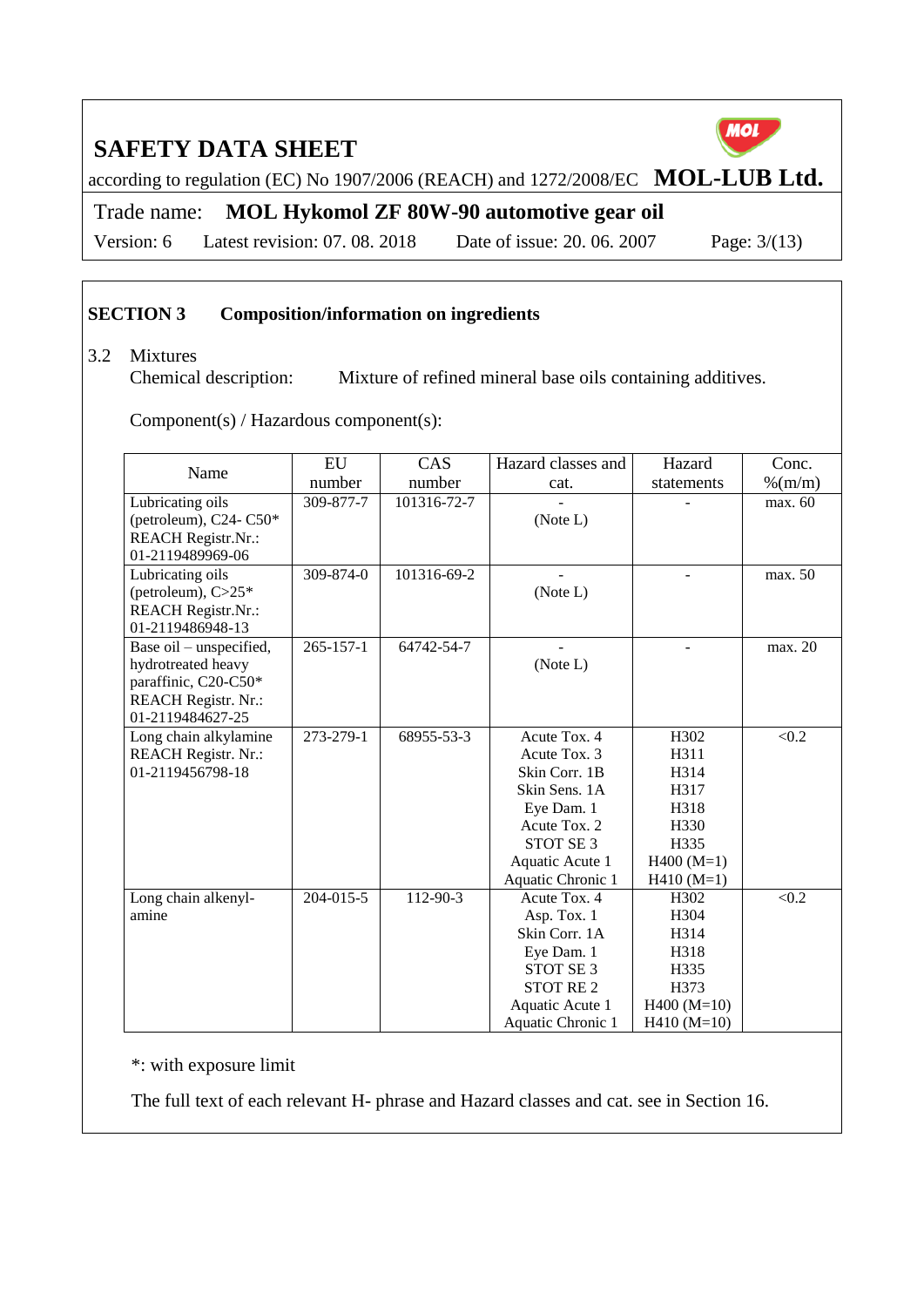

according to regulation (EC) No 1907/2006 (REACH) and 1272/2008/EC **MOL-LUB Ltd.** 

Trade name: **MOL Hykomol ZF 80W-90 automotive gear oil**

Version: 6 Latest revision: 07. 08. 2018 Date of issue: 20. 06. 2007 Page: 4/(13)

#### **SECTION 4 First aid measures**

- 4.1 Description of first aid measures
	- General information: Never give anything by mouth to an unconscious person, or never induce vomiting.
		- Inhalation: Remove the affected person to fresh air. In case of complaints, call medical attention.
		- Skin contact: Wash skin with large amounts of water, use soap. In case of complaints, get medical attention.
		- Eye contact: Flush eyes with plenty of water for 10-15 minutes. In case of complaints, get medical attention.
		- Ingestion: If swallowed, give water. D**o not** induce vomiting. Get medical attention.

Protection of first-aid person: No individual specifications.

- 4.2 Most important symptoms and effects, both acute and delayed Prolonged and/or repeated contact may cause irritation on skin or in eyes depending on individual sensitivity. May produce an allergic reaction.
- 4.3 Indication of any immediate medical attention and special treatment need Not required.

#### **SECTION 5 Fire-fighting measures**

- Fire hazards: Combustible
- 5.1 Extinguishing media Suitable extinguishing media: Foam, carbon dioxide, dry chemical powder.

Unsuitable extinguishing media: Water jet.

5.2 Special hazards arising from the mixture or substance

Hazardous combustion products: On burning, carbon monoxide, carbon dioxide, nitrogen oxides, phosphor oxides, various hydrocarbons and soot can be formed.

5.3 Advice for fire-fighters Special protective equipment: According to the existing fire-fighting regulations. Respiratory protection.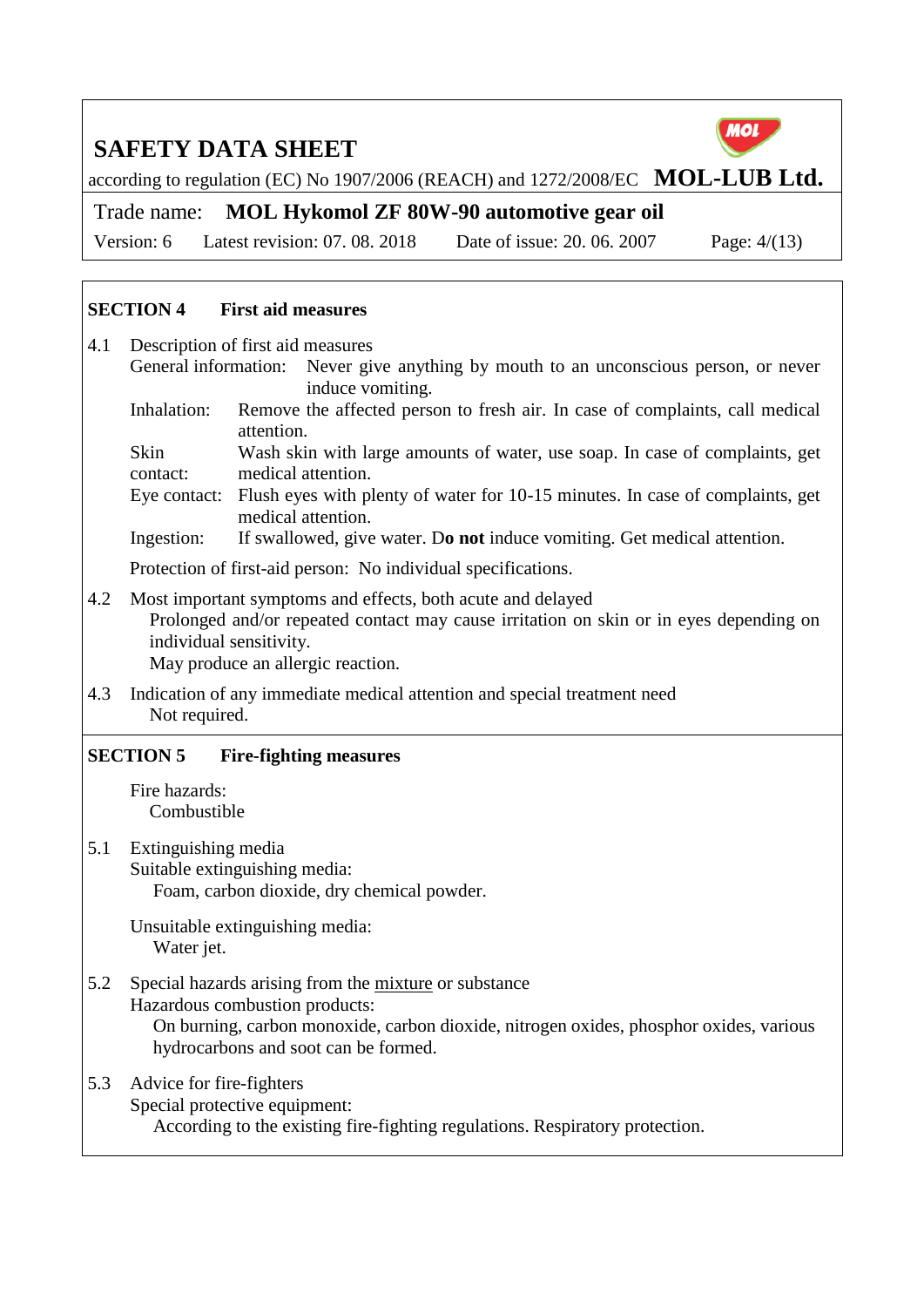

according to regulation (EC) No 1907/2006 (REACH) and 1272/2008/EC **MOL-LUB Ltd.** 

Trade name: **MOL Hykomol ZF 80W-90 automotive gear oil**

Version: 6 Latest revision: 07. 08. 2018 Date of issue: 20. 06. 2007 Page: 5/(13)

Further information:

Collect contaminated fire fighting water separately. It must not enter the sewage system. Contaminated extinguishing water must be disposed of in accordance with official regulations.

#### **SECTION 6 Accidental release measures**

- 6.1 Personal precautions, protective equipment and emergency procedures Personal precautions: see Section 8. Danger of slipping on leaked out/spilled product.
- 6.2 Environmental precautions:

Confine spills to prevent material from entering sewers, watercourses, drains and into soil Notify relevant authority.

6.3 Methods and material for containment and cleaning up

On soil: All kind of ignition sources should be remove. Recover free liquid by pumping. Contain the rest or small quantities with sand, earth or other suitable absorbents. Dispose of according to local regulations.

On water: Confine the spillage. Remove from surface by skimming or suitable absorbents. Notify local authorities according to regulations.

6.4 Reference to other sections Personal precautions: see section 8. Waste treatment methods: see section 13.

#### **SECTION 7 Handling and storage**

7.1 Precautions for safe handling

Keep general measures applied for normal operations with lubricants and flammable materials.

Keep away from radiant heat and open flame.

Avoid contact with skin and eyes. Avoid prolonged breathing of oil vapours or mists. Ensure washing facilities after working hours and before breaks. Take off contaminated clothing and wash it before reuse.

When using do not eat, drink or smoke. Avoid splashing the product.

Handling temperature: no data

7.2 Conditions for safe storage, including any incompatibilities Storage facilities must comply with regulations for storing of flammable liquids. Store in dry, well ventilated place in original, closed containers. Keep away from radiant heat, open flame and strong oxidizing agents. Storage temperature: max. 40°C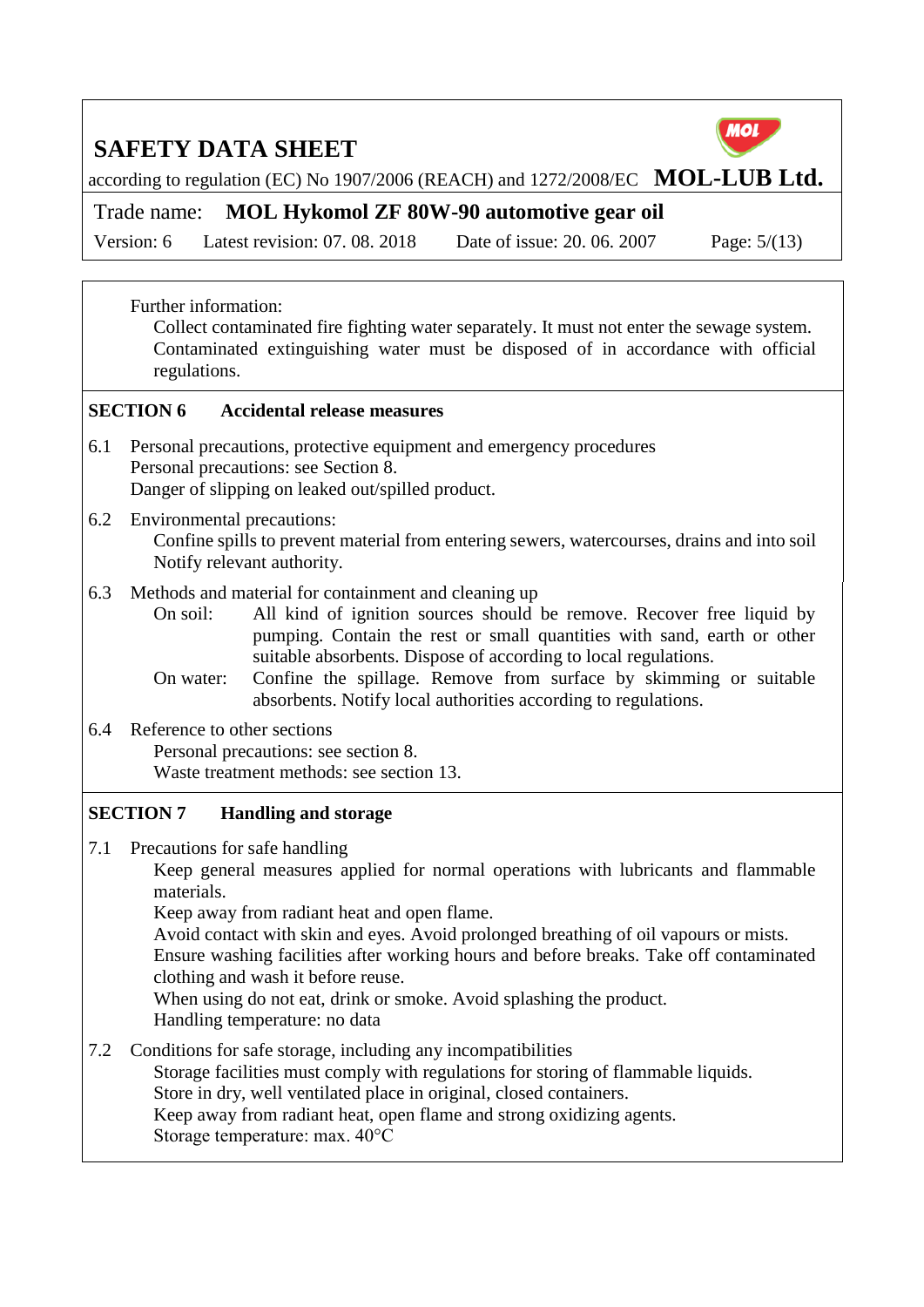

according to regulation (EC) No 1907/2006 (REACH) and 1272/2008/EC **MOL-LUB Ltd.** 

Trade name: **MOL Hykomol ZF 80W-90 automotive gear oil**

Version: 6 Latest revision: 07. 08. 2018 Date of issue: 20. 06. 2007 Page: 6/(13)

| 7.3                                                                                                                                                                                                                                                                                           | Specific end $use(s)$<br>Automotive gear oil.                                                                                                                                                                                                                                                                                                                                                                                                                                                                                                                                                                                                                                                                                         |                                                                                 |  |  |  |  |
|-----------------------------------------------------------------------------------------------------------------------------------------------------------------------------------------------------------------------------------------------------------------------------------------------|---------------------------------------------------------------------------------------------------------------------------------------------------------------------------------------------------------------------------------------------------------------------------------------------------------------------------------------------------------------------------------------------------------------------------------------------------------------------------------------------------------------------------------------------------------------------------------------------------------------------------------------------------------------------------------------------------------------------------------------|---------------------------------------------------------------------------------|--|--|--|--|
|                                                                                                                                                                                                                                                                                               | <b>SECTION 8</b>                                                                                                                                                                                                                                                                                                                                                                                                                                                                                                                                                                                                                                                                                                                      | <b>Exposure controls / personal protection</b>                                  |  |  |  |  |
|                                                                                                                                                                                                                                                                                               | Engineering control measures:<br>Not required.                                                                                                                                                                                                                                                                                                                                                                                                                                                                                                                                                                                                                                                                                        |                                                                                 |  |  |  |  |
| 8.1                                                                                                                                                                                                                                                                                           | Control parameters:<br>Mineral oil mist:<br>Method of testing, recommended: NIOSH 5026                                                                                                                                                                                                                                                                                                                                                                                                                                                                                                                                                                                                                                                | TWA: 5 $mg/m^3$ ; STEL: 10 $mg/m^3$ , for oil mist, vapour<br>excluded (ACGIH). |  |  |  |  |
| 8.2                                                                                                                                                                                                                                                                                           | Exposure controls<br>Personal protection:<br>Respiratory protection:<br>Under normal conditions it is not necessary. In case of<br>exceeded exposure-limits respiratory protection with particle-<br>filter is recommended.<br>Oil resistant gloves (EN 374, Breakthrough time $>$ 480 min,<br>Hand protection:<br>PK power level: 6; PR flow rate: 0).<br>Note: Manufacturer's directions for use and the conditions of<br>application should be observed.<br>Eye protection:<br>Where splashing is possible, wear safety glasses (EN 166).<br>Protective clothing (oil resistant).<br>Skin protection:<br>Other special:<br>no data<br>Environmental exposure controls:<br>Do not discharge into drains/surface waters/groundwater. |                                                                                 |  |  |  |  |
|                                                                                                                                                                                                                                                                                               | <b>SECTION 9</b>                                                                                                                                                                                                                                                                                                                                                                                                                                                                                                                                                                                                                                                                                                                      | <b>Physical and chemical properties</b>                                         |  |  |  |  |
| 9.1<br>Information on basic physical and chemical properties<br>Appearance:<br>Physical state:<br>liquid<br>Colour:<br>brown, clear<br>Odour:<br>characteristic<br>Change in physical state:<br>Pour point (ISO 3016):<br>typ. $-27^{\circ}$ C<br>Boiling point (DIN 51356):<br>not available |                                                                                                                                                                                                                                                                                                                                                                                                                                                                                                                                                                                                                                                                                                                                       |                                                                                 |  |  |  |  |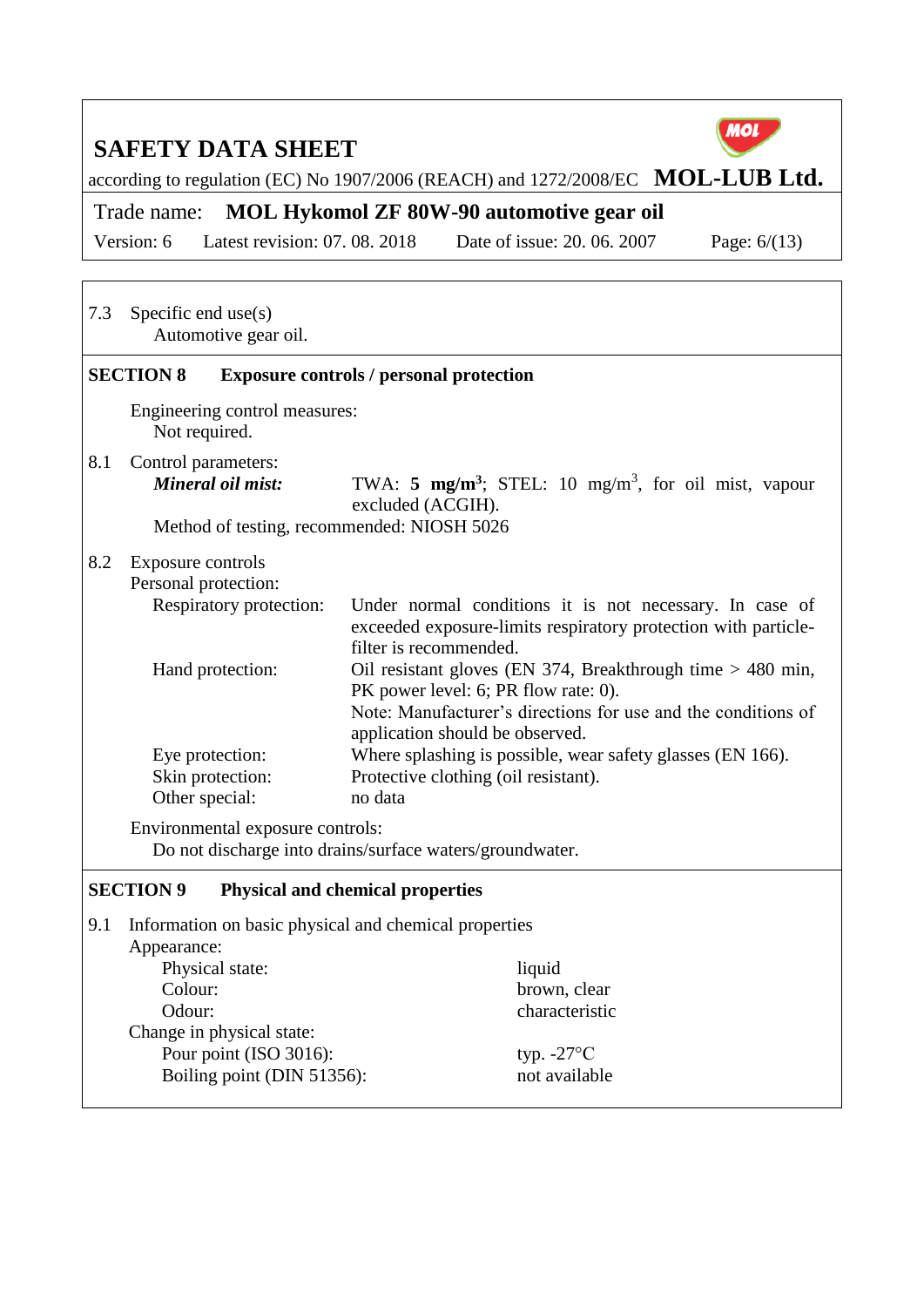

according to regulation (EC) No 1907/2006 (REACH) and 1272/2008/EC **MOL-LUB Ltd.** 

Trade name: **MOL Hykomol ZF 80W-90 automotive gear oil**

Version: 6 Latest revision: 07. 08. 2018 Date of issue: 20. 06. 2007 Page: 7/(13)

|     | Others:                                                  |                                  |            |                                                  |                      |                                                                                |                                                             |  |
|-----|----------------------------------------------------------|----------------------------------|------------|--------------------------------------------------|----------------------|--------------------------------------------------------------------------------|-------------------------------------------------------------|--|
|     | Flash point (COC) (EN ISO 2592):                         |                                  |            |                                                  | typ. $205^{\circ}$ C |                                                                                |                                                             |  |
|     | Ignition point (EN ISO 2592):                            |                                  |            |                                                  | not available        |                                                                                |                                                             |  |
|     | Autoignition temperature:                                |                                  |            |                                                  | not available        |                                                                                |                                                             |  |
|     | Explosive properties:<br>Oxidizing properties:           |                                  |            |                                                  | not explosive        |                                                                                |                                                             |  |
|     |                                                          |                                  |            |                                                  | not oxidize          |                                                                                |                                                             |  |
|     | Vapour pressure at 20°C:                                 |                                  |            |                                                  |                      | negligible<br>0.880 -0.900 g/cm <sup>3</sup><br>practically insoluble in water |                                                             |  |
|     | Density at 15°C (EN ISO 12185):                          |                                  |            |                                                  |                      |                                                                                |                                                             |  |
|     | Solubility in water:                                     |                                  |            |                                                  |                      |                                                                                |                                                             |  |
|     | Solubility in other solvents:                            |                                  |            |                                                  |                      | gasoline, kerosene, toluene, etc.                                              |                                                             |  |
|     | n-Octanol/water partition coefficient:                   |                                  |            |                                                  |                      | not available                                                                  |                                                             |  |
|     | Vapour density:                                          |                                  |            |                                                  |                      | not available                                                                  |                                                             |  |
|     | Heating value:                                           |                                  |            |                                                  |                      |                                                                                | inf. 38 000 kJ/kg                                           |  |
|     | Kinematic viscosity at $40^{\circ}$ C (EN ISO 3104):     |                                  |            |                                                  |                      |                                                                                | typ. 137.6 mm <sup>2</sup> /s                               |  |
|     | Kinematic viscosity at 100°C (EN ISO 3104):              |                                  |            |                                                  |                      |                                                                                | typ. 14.4 $mm^2/s$                                          |  |
|     | pH:                                                      |                                  |            |                                                  |                      | not applicable                                                                 |                                                             |  |
| 9.2 | Other information<br>no data available                   |                                  |            |                                                  |                      |                                                                                |                                                             |  |
|     | <b>SECTION 10</b>                                        | <b>Stability and reactivity</b>  |            |                                                  |                      |                                                                                |                                                             |  |
|     | 10.1 Reactivity:                                         |                                  |            | Dangerous reactivity not known.                  |                      |                                                                                |                                                             |  |
|     | 10.2 Chemical stability:                                 |                                  |            | No decomposition if stored and handled properly. |                      |                                                                                |                                                             |  |
|     | 10.3 Possibility of hazardous                            |                                  |            |                                                  |                      |                                                                                |                                                             |  |
|     | reactions:                                               |                                  | Not known. |                                                  |                      |                                                                                |                                                             |  |
|     | 10.4 Conditions to avoid:                                |                                  |            | Direct heat or ignition sources.                 |                      |                                                                                |                                                             |  |
|     | 10.5 Incompatible materials:<br>Strong oxidizing agents. |                                  |            |                                                  |                      |                                                                                |                                                             |  |
|     | 10.6 Hazardous decomposition                             |                                  |            |                                                  |                      |                                                                                | No dangerous decomposition products are formed under normal |  |
|     | products:                                                |                                  |            |                                                  |                      |                                                                                | conditions. Hazardous combustion products: See Section 5.   |  |
|     | <b>SECTION 11</b>                                        | <b>Toxicological information</b> |            |                                                  |                      |                                                                                |                                                             |  |
|     | 11.1 Information on toxicological effects                |                                  |            |                                                  |                      |                                                                                |                                                             |  |
|     | Acute toxicity:                                          |                                  |            |                                                  |                      |                                                                                |                                                             |  |
|     | Oral:                                                    | $LD_{50}$ (rat)                  |            | > 2000                                           | mg/kg                |                                                                                | (based on components)                                       |  |
|     | Dermal:                                                  | $LD_{50}$ (rabbit)               |            | > 2000                                           | mg/kg                |                                                                                | (based on components)                                       |  |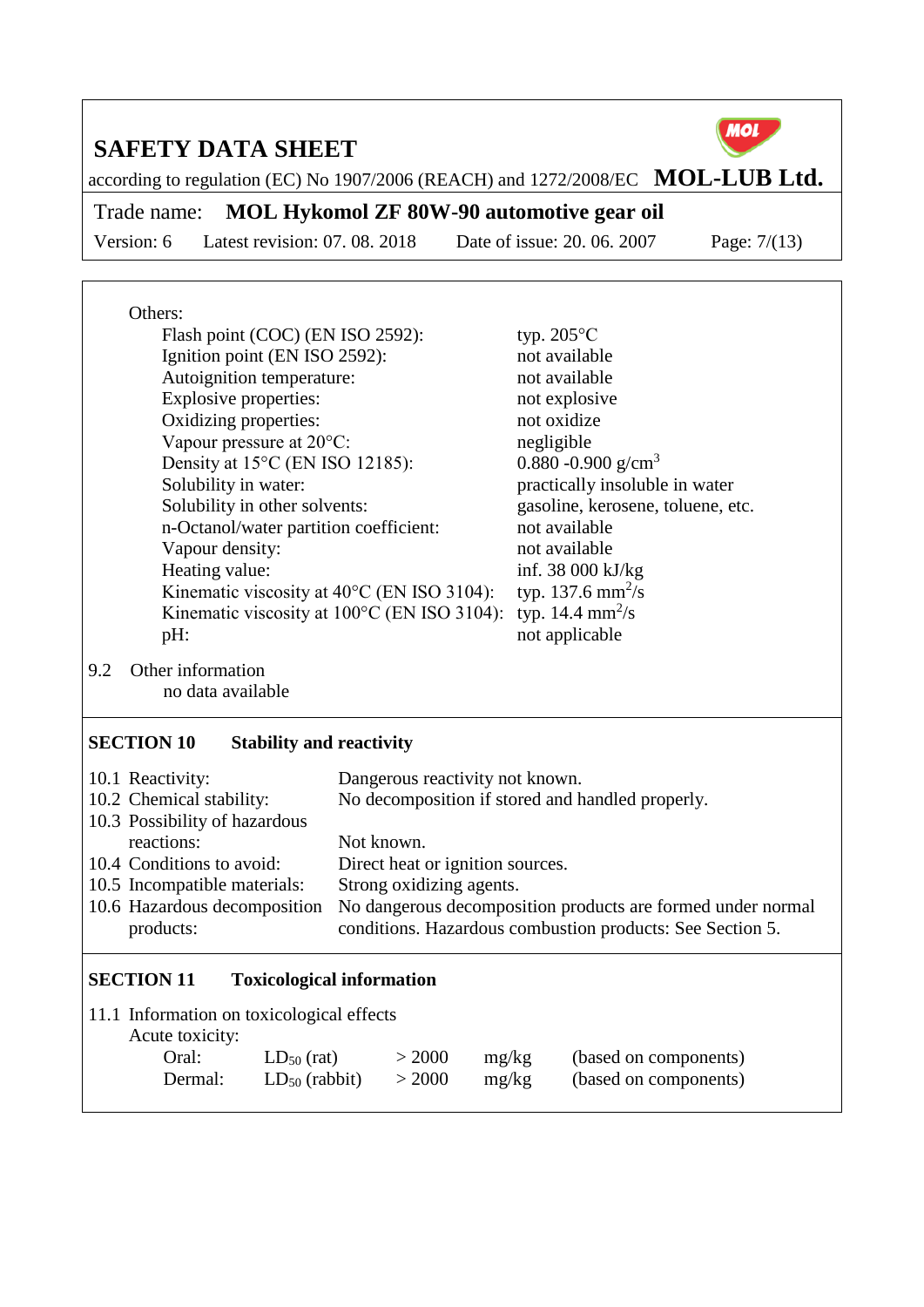PCT, PCB and other chlorinated

hydrocarbons: None.



according to regulation (EC) No 1907/2006 (REACH) and 1272/2008/EC **MOL-LUB Ltd.** 

Trade name: **MOL Hykomol ZF 80W-90 automotive gear oil**

Version: 6 Latest revision: 07. 08. 2018 Date of issue: 20. 06. 2007 Page: 8/(13)

|      | Acute toxicity: irritation<br>Skin:                          | not irritant (based on components)                                                                                                                                        |
|------|--------------------------------------------------------------|---------------------------------------------------------------------------------------------------------------------------------------------------------------------------|
|      | Eye:                                                         | not irritant (based on components)                                                                                                                                        |
|      | Respiratory or skin sensitisation:                           | May cause allergic skin reactions<br>(based)<br><sub>on</sub><br>components).                                                                                             |
|      | Other information, specific effects:                         |                                                                                                                                                                           |
|      | measured by IP 346.                                          | Note L: The classification as a carcinogen need not apply according to 1272/2008/EC,<br>because it can be shown that the substance contains less than 3 % DMSO extract as |
|      | Germ cell mutagenicity:<br>Carcinogenicity:                  | not known, resp. not mutagen (based on components)<br>not known,<br>resp. not carcinogen<br>(based)<br>on<br>components)                                                  |
|      | Reproductive toxicity:                                       | not known, resp. no reproduction-damaging effect<br>(based on components)                                                                                                 |
|      | STOT-single exposure:                                        | not classified                                                                                                                                                            |
|      | STOT-repeated exposure:                                      | not classified                                                                                                                                                            |
|      | Aspiration hazard:                                           | not classified                                                                                                                                                            |
|      | <b>SECTION 12</b><br><b>Ecological information</b>           |                                                                                                                                                                           |
| 12.1 | Toxicity<br>Aquatic organisms:<br>Soil organisms:<br>Plants: | Not available.                                                                                                                                                            |
|      | 12.2 Persistence and degradability                           | No data available.                                                                                                                                                        |
|      | Biodegradability:                                            | No data available.                                                                                                                                                        |
| 12.3 | Bioaccumulative potential                                    | No data available.                                                                                                                                                        |
| 12.4 | Mobility                                                     |                                                                                                                                                                           |
|      | Mobility in soil                                             | Absorbs in soil.                                                                                                                                                          |
|      | Mobility in water:                                           | Floats on water.                                                                                                                                                          |
| 12.5 | Results of PBT<br>and vPvB<br>assessment                     | Does not contain PBT and vPvB substances.                                                                                                                                 |
|      | 12.6 Other adverse effects<br>Heavy metal content:           | None.                                                                                                                                                                     |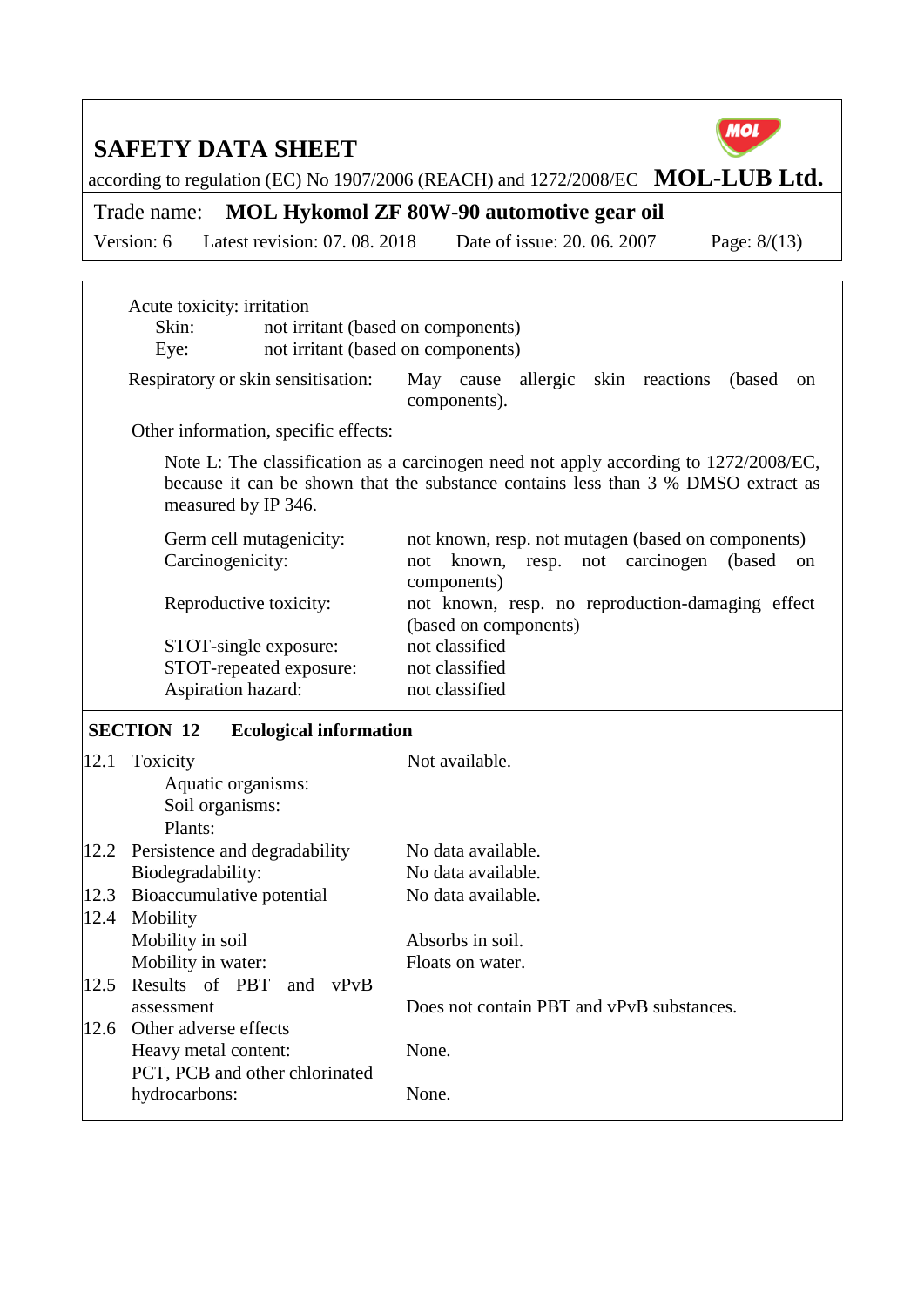

according to regulation (EC) No 1907/2006 (REACH) and 1272/2008/EC **MOL-LUB Ltd.** 

Trade name: **MOL Hykomol ZF 80W-90 automotive gear oil**

Version: 6 Latest revision: 07. 08. 2018 Date of issue: 20. 06. 2007 Page: 9/(13)

| Environmental effects:       | Harmful to aquatic life with long lasting effects. |  |  |
|------------------------------|----------------------------------------------------|--|--|
|                              | Spills may form a film on water surfaces causing   |  |  |
|                              | impaired oxygen transfer.                          |  |  |
| Water hazard class (German): | WGK 2 (Classification by VwVwS)                    |  |  |

#### **SECTION 13 Disposal considerations**

- 13.1 Waste treatment methods
	- Product disposal:

Wastes of the product or used oil should be treated as hazardous waste.

Waste Identification Code: 13 02 05\*

Mineral-based non-chlorinated engine, gear and lubricating oils.

Recommended waste treatment method: incineration

#### Packaging disposal:

Containers with product residue should also be treated as hazardous waste according to national and local disposal regulations.

Waste Identification Code: 15 01 10\*

Packaging containing residues of or contaminated by dangerous substances.

Disposal must be in compliance with national and local regulations.

#### Wastewater:

Land transport:

Quality of wastewater emitted to natural water must comply with national and local regulations.

Care should be taken in any case to ensure compliance with EC, national and local regulations. It is the responsibility of the user to know all relevant national and local regulations.

#### **SECTION 14 Transport information**

|                                                    | Land transport.<br>Road/Railway                                                                                                                    | ADR/RID: | Not classified.                                                                                          |
|----------------------------------------------------|----------------------------------------------------------------------------------------------------------------------------------------------------|----------|----------------------------------------------------------------------------------------------------------|
| 14.1.<br>14.2.<br>14.3.<br>14.4.<br>14.5.<br>14.6. | UN number:<br>UN proper shipping name:<br>Transport hazard class(es):<br>Packing group:<br>Environmental hazards:<br>Special precautions for user: |          | not classified<br>not classified<br>not classified<br>not classified<br>not classified<br>not classified |
|                                                    |                                                                                                                                                    |          |                                                                                                          |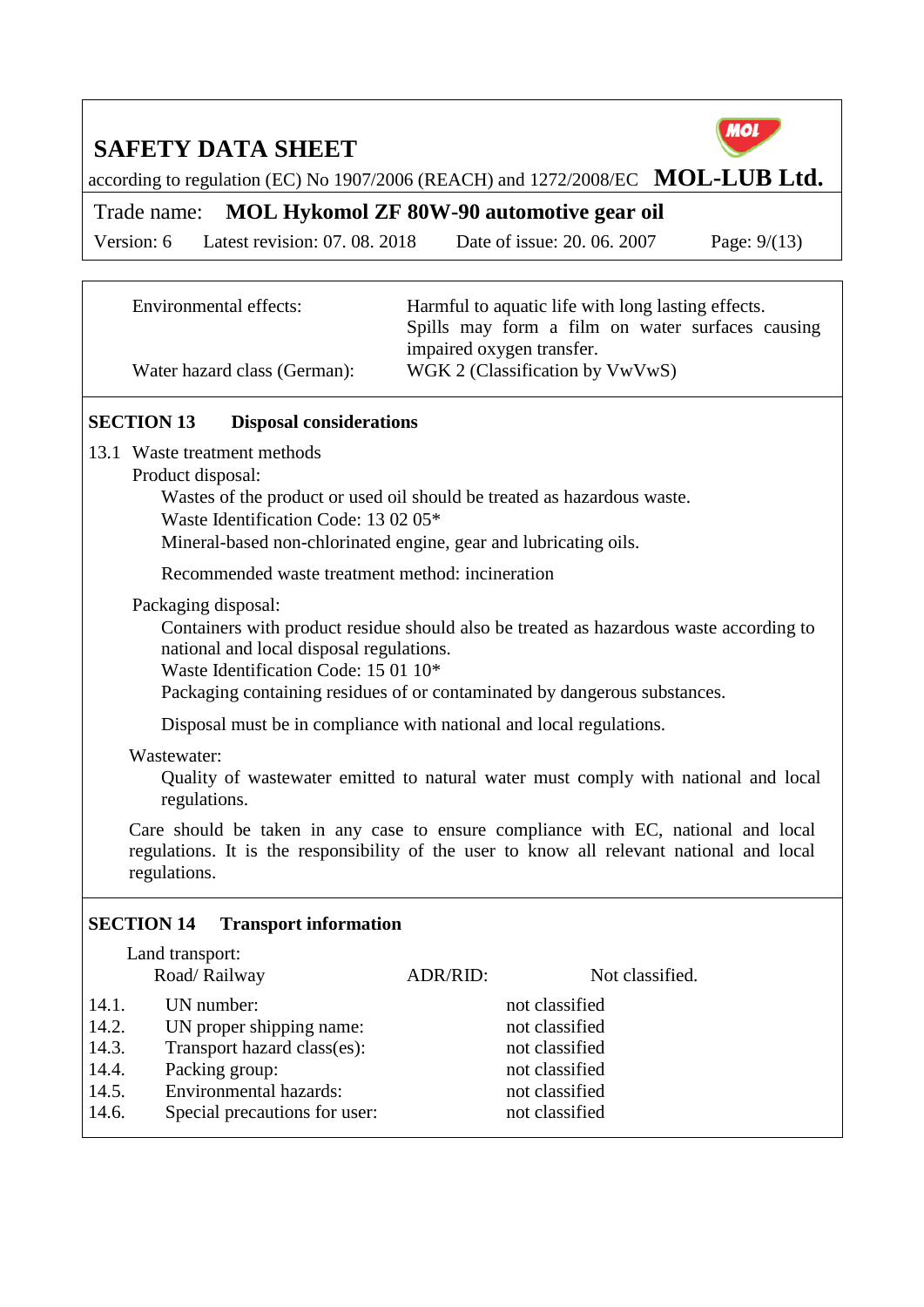according to regulation (EC) No 1907/2006 (REACH) and 1272/2008/EC **MOL-LUB Ltd.** 

Trade name: **MOL Hykomol ZF 80W-90 automotive gear oil**

Version: 6 Latest revision: 07. 08. 2018 Date of issue: 20. 06. 2007 Page: 10/(13)

Waterways:

Inland waterways/ Sea transport ADN/IMDG: Not apply to the product.

Air transport: ICAO / IATA: Not apply to the product.

#### **SECTION 15 Regulatory information**

- 15.1 Safety, health and environmental regulations/legislation specific for the mixture. This safety data sheet has been prepared according to Regulation (EC) No 1907/2006 (mod.: 2015/830/EU) and to Regulation (EC) 1272/2008.
- 15.2 Chemical safety assessment. not available

#### **SECTION 16 Other information**

The information given in this data sheet is based on our best knowledge at the time of publication. The information is related only to this product and is intended to assist its safe transport, handling and use. The given physical and chemical parameters describe the product only for the purpose of safety requirements and therefore should not be construed as guaranteeing any specific property of the product or as being part of a product specification or any contract.

The manufacturer or supplier shall not take responsibility for any damages from the use other than recommended or other misuse of the product. It is the responsibility of the user to keep regulatory precautions and observe recommendations for safe use of the product.

Source of data presented in this material safety data sheet: Test results of this product Material safety data sheets of product's components 1272/2008/EC regulation, Annex XVII. of REACH Relevant Hungarian and EU regulations

Classification for mixtures and used evaluation method according to regulation (EC) 1272/2008 (CLP) Skin Sens. 1 H317 calculated Aquatic Chronic 3 H412 calculated



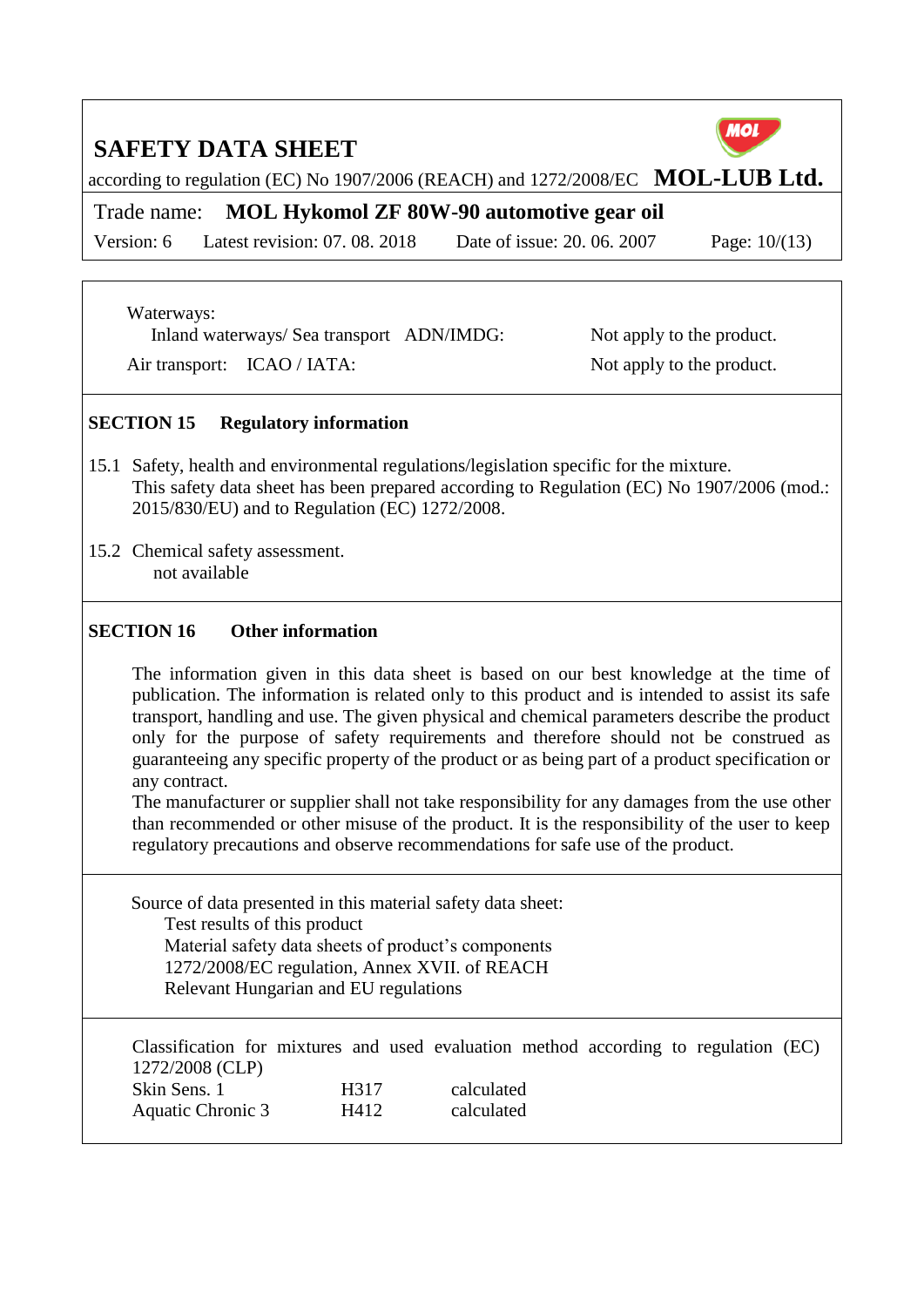

according to regulation (EC) No 1907/2006 (REACH) and 1272/2008/EC **MOL-LUB Ltd.** 

Trade name: **MOL Hykomol ZF 80W-90 automotive gear oil**

Version: 6 Latest revision: 07. 08. 2018 Date of issue: 20. 06. 2007 Page: 11/(13)

| The full text of each relevant H- phrase and Hazard classes and cat. in Section 3.: |                                                                                       |  |  |  |  |  |
|-------------------------------------------------------------------------------------|---------------------------------------------------------------------------------------|--|--|--|--|--|
| H302                                                                                | Harmful if swallowed.                                                                 |  |  |  |  |  |
| H304                                                                                | May be fatal if swallowed and enters airways.                                         |  |  |  |  |  |
| H311                                                                                | Toxic in contact with skin.                                                           |  |  |  |  |  |
| H314                                                                                | Causes severe skin burns and eye damage.                                              |  |  |  |  |  |
| H317                                                                                | May cause an allergic skin reaction.                                                  |  |  |  |  |  |
| H318                                                                                | Causes serious eye damage.                                                            |  |  |  |  |  |
| H330                                                                                | Fatal if inhaled.                                                                     |  |  |  |  |  |
| H335                                                                                | May cause respiratory irritation.                                                     |  |  |  |  |  |
| H373                                                                                | May cause damage to organs through prolonged or repeated exposure.                    |  |  |  |  |  |
| H400                                                                                | Very toxic to aquatic life.                                                           |  |  |  |  |  |
| H410                                                                                | Very toxic to aquatic life with long lasting effects.                                 |  |  |  |  |  |
|                                                                                     |                                                                                       |  |  |  |  |  |
| Acute Tox. 4                                                                        | <b>Acute toxicity Category 4</b>                                                      |  |  |  |  |  |
| Asp.Tox.1                                                                           | <b>Aspiration hazard Category 1</b>                                                   |  |  |  |  |  |
| Acute Tox. 3                                                                        | <b>Acute toxicity Category 3</b>                                                      |  |  |  |  |  |
| Skin Corr. 1B                                                                       | Skin corrosion/irritation Category 1B                                                 |  |  |  |  |  |
| Skin Sens. 1A                                                                       | Respiratory/skin sensitization Category 1A                                            |  |  |  |  |  |
| Eye Dam. 1                                                                          | Serious eye damage/eye irritation Category 1                                          |  |  |  |  |  |
| Acute Tox. 2                                                                        | <b>Acute toxicity Category 2</b>                                                      |  |  |  |  |  |
| STOT SE <sub>3</sub>                                                                | Specific target organ toxicity — single exposure Category 3                           |  |  |  |  |  |
| <b>STOT RE2</b>                                                                     | Specific target organ toxicity – repeated exposure Category 2                         |  |  |  |  |  |
| Aquatic Acute 1                                                                     | Hazardous to the aquatic environment, Acute Category 1                                |  |  |  |  |  |
| Aquatic Chronic 1                                                                   | Hazardous to the aquatic environment, Chronic Category 1                              |  |  |  |  |  |
|                                                                                     |                                                                                       |  |  |  |  |  |
| Legend:                                                                             |                                                                                       |  |  |  |  |  |
| <b>ADN</b>                                                                          | European Agreement concerning the International Carriage of Dangerous Goods by Inland |  |  |  |  |  |
|                                                                                     | Waterways                                                                             |  |  |  |  |  |
| <b>ADR</b>                                                                          | European Agreement concerning the International Carriage of Dangerous Goods by Road   |  |  |  |  |  |
| ATE                                                                                 | <b>Acute Toxicity Estimate</b>                                                        |  |  |  |  |  |
| BCF                                                                                 | <b>Biocontrentration Factor</b>                                                       |  |  |  |  |  |
| <b>BOD</b><br>Bw                                                                    | <b>Biological Oxygen Demand</b>                                                       |  |  |  |  |  |
| C&L                                                                                 | <b>Body Weight</b><br>Classification and Labeling                                     |  |  |  |  |  |
| CAS                                                                                 | <b>Chemical Abstracts Service</b>                                                     |  |  |  |  |  |
| <b>CLP</b>                                                                          | Classification, Labelling and Packaging (1272/2008/EC)                                |  |  |  |  |  |
| <b>CMR</b>                                                                          | Carcigonic, Mutagenic or toxic to Reproduction                                        |  |  |  |  |  |
| COD                                                                                 | Chamical Oxygen Demand                                                                |  |  |  |  |  |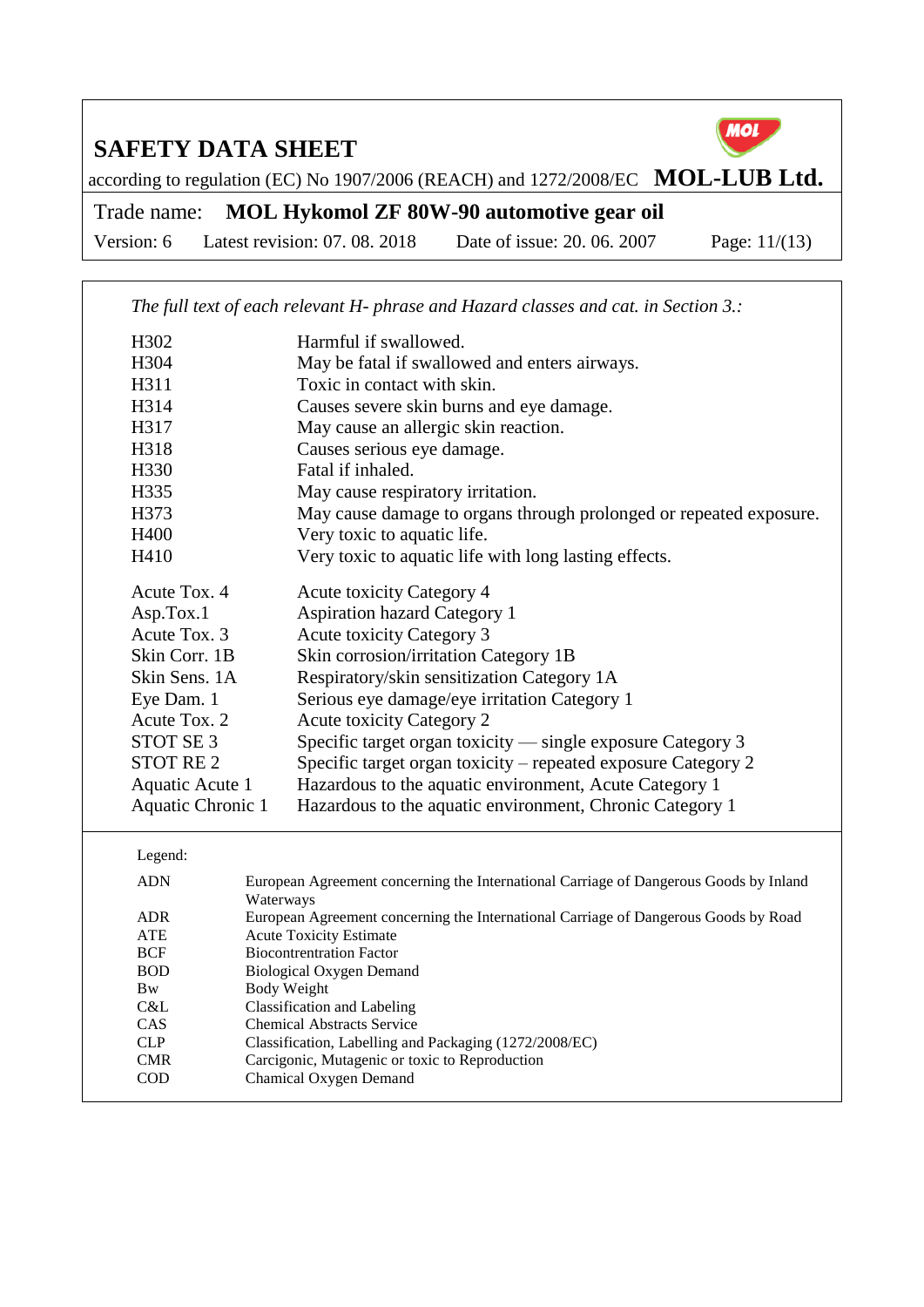

according to regulation (EC) No 1907/2006 (REACH) and 1272/2008/EC **MOL-LUB Ltd.** 

Trade name: **MOL Hykomol ZF 80W-90 automotive gear oil**

Version: 6 Latest revision: 07. 08. 2018 Date of issue: 20. 06. 2007 Page: 12/(13)

| <b>CSA</b>                  | <b>Chemical Safety Assessment</b>                                                     |
|-----------------------------|---------------------------------------------------------------------------------------|
| <b>CSR</b>                  | <b>Chemical Safety Report</b>                                                         |
| <b>DMEL</b>                 | Derived Minimal Effect Level                                                          |
| <b>DNEL</b>                 | Derived No Effect Level                                                               |
| <b>ECHA</b>                 | European Cheamicals Agency                                                            |
| Ecx                         | <b>Effective Concentration x%</b>                                                     |
| ErC50                       | EC50 in terms of reduction of growth rate                                             |
| Edx                         | Effective Dose x%                                                                     |
| EC                          | <b>European Community</b>                                                             |
| EC number                   | European Community number                                                             |
| <b>ELINCS</b>               | European List of Notified Chemical Substances                                         |
| ES                          | Exposure Scenario                                                                     |
| <b>ESIS</b>                 | European Chemical Substances Information System                                       |
| <b>IARC</b>                 | International Agency for Research on Cancer                                           |
| <b>IATA</b>                 | International Air Transport Association                                               |
| <b>IMDG</b>                 | <b>International Maritime Dangerous Goods</b>                                         |
| LCx                         | Lethal Concentration x%                                                               |
| LDx                         | Lethal Dose $x\%$ ) Halálos dózis $x\%$                                               |
| <b>LOAEC</b>                | Lowest Observed Adverse Effect Concentration                                          |
| <b>LOAEL</b>                | Lowest Observed Adverse Effect Level                                                  |
| <b>LOEC</b>                 | <b>Lowest Observed Effect Concentration</b>                                           |
| <b>LOEL</b>                 | Lowest Observed Effect Level                                                          |
| <b>NOEC</b>                 | No observed effect concentration                                                      |
| <b>NOEL</b>                 | No observed effect level                                                              |
| <b>NLP</b>                  | No-Longer Polymer                                                                     |
| <b>NOAEL</b>                | No Observed Adverse Effect Level                                                      |
| <b>OECD</b>                 | Organisation for Economic Cooperation and Development                                 |
| <b>PBT</b>                  | Persistent Bioaccumulative and Toxic                                                  |
| <b>PNEC</b>                 | Predicted No-Effect Concentration                                                     |
| ppm                         | parts/million                                                                         |
| <b>REACH</b>                | Registration, Evaluation, Authorisation and Restriction of Chemicals                  |
| <b>RID</b>                  | Regulations concerning the International carriage of Dangerous Goods by Rail          |
| <b>SVHC</b>                 | Substance of Very High Concern                                                        |
| <b>UVCB</b>                 | substance of unknown or variable composition, complex reaction products or biological |
|                             | materials                                                                             |
| <b>VOC</b>                  | Volatile organic compounds                                                            |
| vPvB                        | Very Persistent and very Bio-accumulative                                             |
| <b>Revision Indicators:</b> |                                                                                       |
|                             |                                                                                       |

| Section | Subject of change                        | Date       | Version |
|---------|------------------------------------------|------------|---------|
| 2.      | Hazards identification                   | 26.03.2008 | ⌒       |
| 3.      | Composition / information on ingredients |            |         |
| 11.     | Toxicological information                |            |         |
| 15.     | <b>Regulatory information</b>            |            |         |
| 16.     | Other information                        |            |         |
|         | Other corrections                        |            |         |